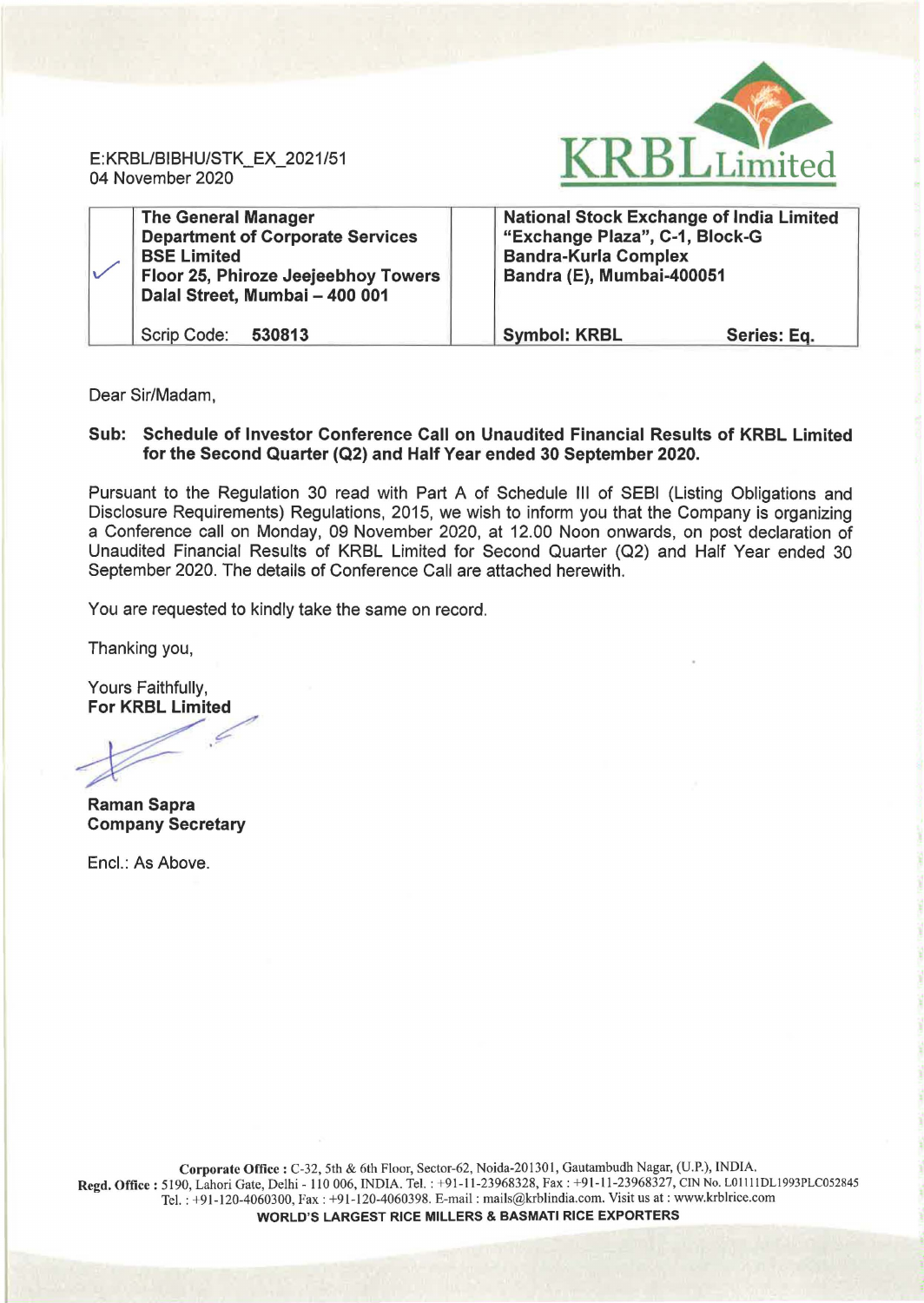E: KRBL/BIBHU/STK\_EX\_2021/51 04 November 2020



| <b>The General Manager</b><br><b>Department of Corporate Services</b><br><b>BSE Limited</b><br>Floor 25, Phiroze Jeejeebhoy Towers<br>Dalal Street, Mumbai - 400 001 | <b>National Stock Exchange of India Limited</b><br>"Exchange Plaza", C-1, Block-G<br><b>Bandra-Kurla Complex</b><br>Bandra (E), Mumbai-400051 |             |
|----------------------------------------------------------------------------------------------------------------------------------------------------------------------|-----------------------------------------------------------------------------------------------------------------------------------------------|-------------|
| Scrip Code:<br>530813                                                                                                                                                | <b>Symbol: KRBL</b>                                                                                                                           | Series: Eq. |

Dear Sir/Madam,

## Sub: Schedule of Investor Conference Call on Unaudited Financial Results of KRBL Limited for the Second Quarter (Q2) and Half Year ended 30 September 2020.

Pursuant to the Regulation 30 read with Part A of Schedule Ill of SEBI (Listing Obligations and Disclosure Requirements) Regulations, 2015, we wish to inform you that the Company is organizing a Conference call on Monday, 09 November 2020, at 12.00 Noon onwards, on post declaration of Unaudited Financial Results of KRBL Limited for Second Quarter (Q2) and Half Year ended 30 September 2020. The details of Conference Call are attached herewith.

You are requested to kindly take the same on record.

Thanking you,

Yours Faithfully, Yours Faithfully,<br>**For KRBL Limited** 

For KRI<br> **Allen Street** 

Raman Sapra Company Secretary

Encl.: As Above.